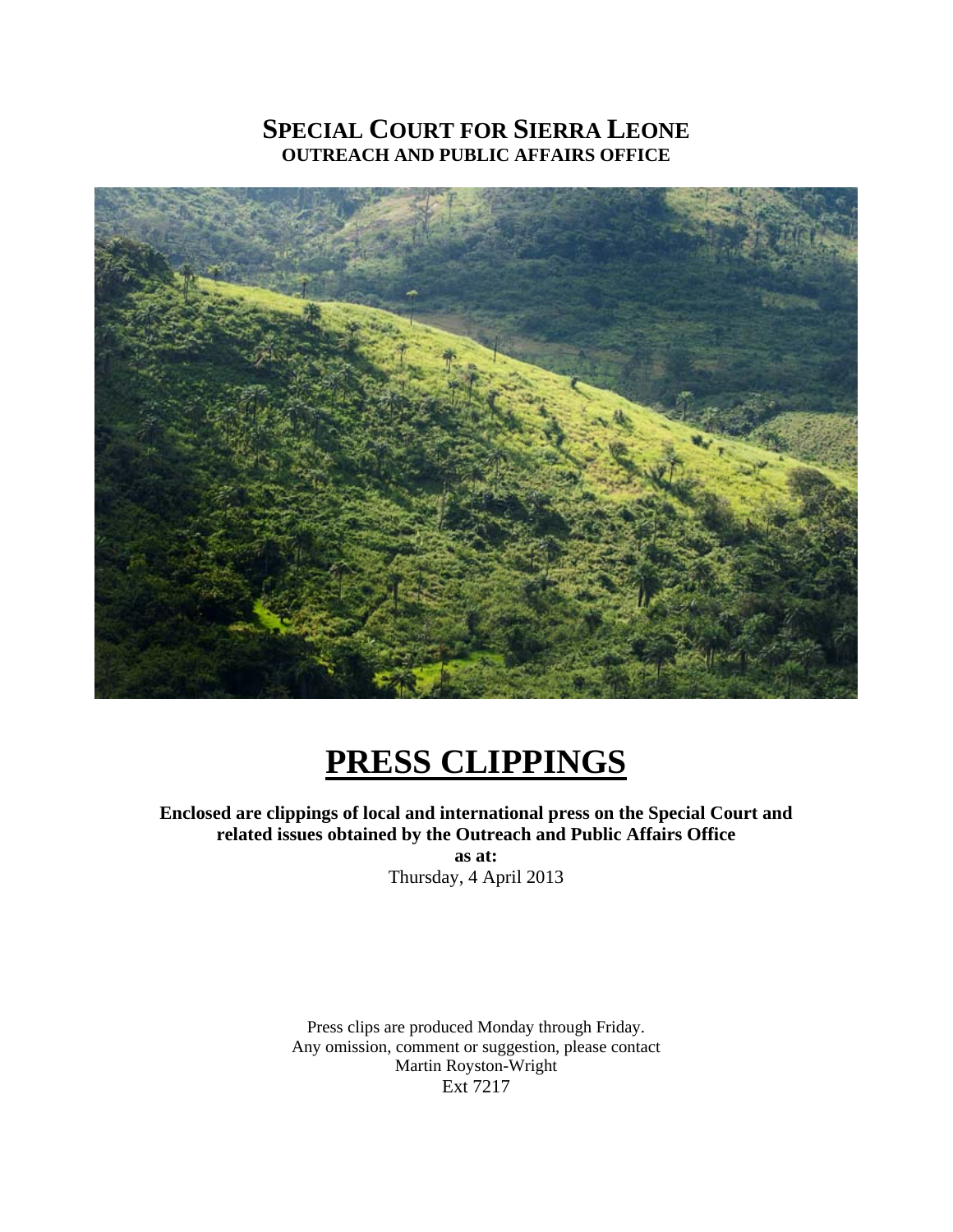| <b>Local News</b>                                                                |              |
|----------------------------------------------------------------------------------|--------------|
| UN Agrees to Control Arms Trade – But Can It? / $Awoko$                          | Page 3       |
| <b>International News</b>                                                        |              |
| Arms dealer Bout's Associate Agrees to US Extradition / AFP                      | Page 4       |
| Côte d'Ivoire: Unrealized Promises for Impartial Justice / Human Rights Watch    | Pages 5-6    |
| Ghana: End Impunity For Politicians Masterminding Widespread Violence / Ghanaweb | Page 7       |
| US War Crimes Rewards Program To Include Joseph Koney, 3 Others / RTT News       | Page 8       |
| U.S. Grows More Helpful to International Criminal Court / New York Times         | Pages $9-10$ |
|                                                                                  |              |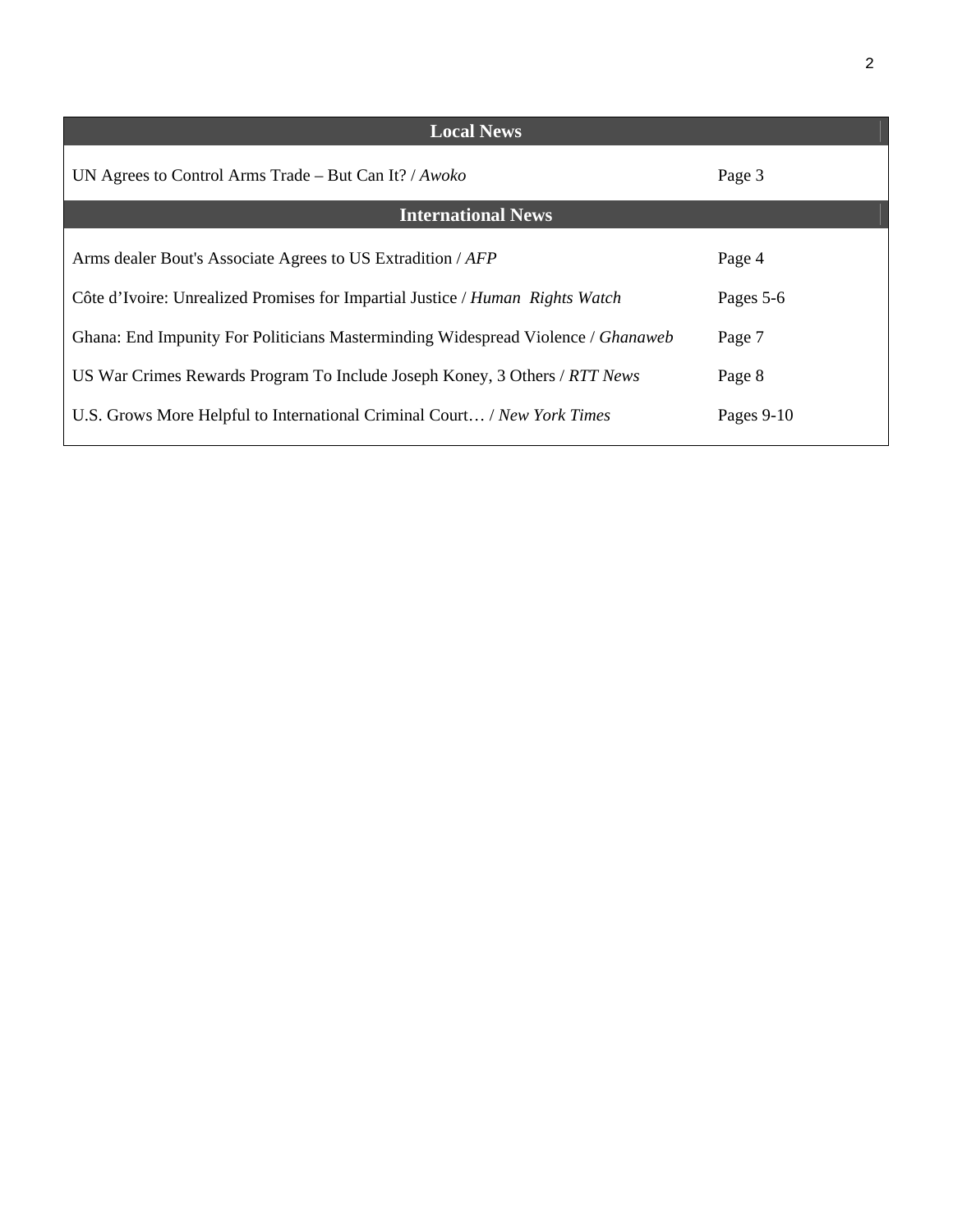#### Awoko Thursday, 4 April 2013

# UN agrees to control arms trade - but can it?

The United Nations has finally succeeded in regulating the global arms trade. Governments and human rights organizations are describing this as an historic agreement - but some loopholes remain.

UN Secretary General Ban Ki Moon spoke of a "victory for the people of the world", and German Foreign Minister Guido Westerwelle of "a milestone in global efforts to ensure arms controls and security."

And in an interview with DW, Matthias John, Amnesty International's defense expert, called the Arms Trade Treaty a "truly historic achievement."

Subject to strict rules

Approval of the first international treaty on the global arms trade is indeed an historical decision taken by the UN General Assembly. Trade in conventional weapons, from guns to tanks, will now be subject to strict rules.

Negotiations had failed twice before, owing to resistance from countries including North Korea, Syria and Iran, as well as Russia, China and the United States. However, although the UN Conference that drafted the treaty could only decide on it unanimously, the UN General Assembly required just a twothirds majority.

The treaty prohibits the export of weapons if such trade violates arms embargoes or if the weapons could be used in genocide and crimes against humanity.

National control systems If, for instance, the agreement were already in

ammunition and weapon parts. It also controls arms dealers.

If such rules had existed several years earlier, it might have been easier, after the fall of the Libyan dictator Gaddafi, to trace the routes German assault rifles took to



force today, Russia and Iran would not be able to supply the Syrian regime with weapons. The controls are designed to ensure that arms will not be used in human rights abuses, terrorism, or violations of humanitarian law.

The treaty calls for the establishment of national control systems to regulate the import and export of conventional arms, land in the hands of Gaddafi's troops.

But the Arms Trade Treaty will now need to prove its effectiveness. "We will strive to enforce the treaty as soon as possible," Westerwelle said in New York. For that to happen, 50 states must ratify the treaty a move some experts believe could happen by June.

More transparency However, some disillusionment is already

hands of national governments, and verification of the controls were not fully clarified. "These are things that would have made such a treaty much stronger," Mützenich added.

clouding the joy over the

Arms Trade Treaty. "I would

have liked to have seen see

more content and more

restrictions," Rolf Mützenich,

the foreign affairs spokesman

of Germany's centre-left

Social Democrat

parliamentary group, told

DW. In particular, he said, the

licensing process for arms

Amnesty defense expert Matthias John agrees there's room to improve the control mechanisms. "We need better measures for transparency and better reporting, and we would need to impose sanctions if the treaty were violated," he said, adding that that now is the time "for states to adapt their own rules." The Arms Trade Treaty doesn't interfere with countries' domestic legislations. What is planned is for the UN members to issue a yearly report on all processes and progress they have achieved in arms control.

'In the spirit of the agreement'

The provisions don't restrict German arms exports.<br>Existing EU export regulation's and national German rules go further than the new interinational agreement. Yet Matthias John argues that Germany "has a duty to tighten German arms  $\frac{1}{2}$  content practices in the spirit of  $\frac{ex_p}{\text{this agree}}$  ...

his agree. The T<sub>S</sub> and Russia,<br>After the U<sub>2</sub> -1d's third-Germany is the won.  $4h$  a largest arms exporter, wn. global market share of seven percent. The country's top two buyers are the Netherlands and the US, followed by the United Arab Emirates in third place. Further down the list are Algeria (eighth), Saudi Arabia (at 12) and Egypt (at  $18$ ).

"Human rights must be given a greater priority," John said. "Other criteria such as the notorious new 'Merkel doctrine,' which stresses foreign and security issues, seem to be more important." If Germany acts in the spirit of this agreement, that should no longer be the case.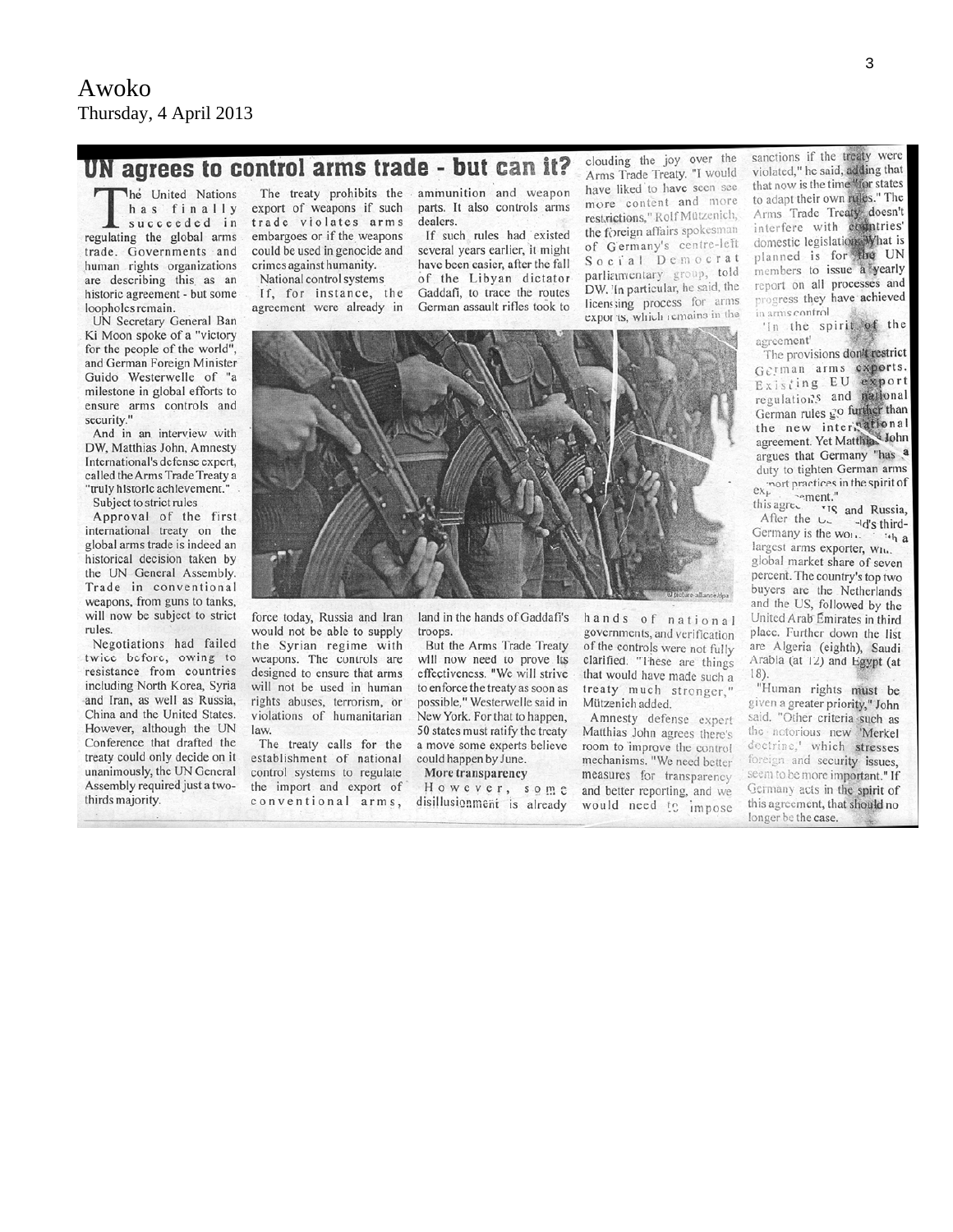## Agence France-Presse

Thursday, 4 April 2012

#### **Arms dealer Bout's associate agrees to US extradition**

MELBOURNE (AFP) - An alleged associate of notorious jailed international arms dealer Viktor Bout



agreed on Thursday to be extradited to the United States, telling an Australian court h e was ready to go home.

Richard Ammar Chichakli, who holds both US and Syrian citizenship, told Melbourne Magistrates' Court he was "ready for the extradition" after his arrest in Australia in January at the request of the United States.

"I ask the court to kindly send me home to the US as soon as possible," Chichakli told magistrate Charles Rozencwajg, conceding to the US deportation order.

"I thank Australia for its hospitality. I just need to go home," said Chichakli, also telling the court he intended to protest his innocence.

Bout, who was convicted by a US court in 2011 of conspiring to sell arms to Colombia's FARC rebels, has been accused over the past two decades of selling arms to despots embroiled in some of the world's bloodiest conflicts.

He was the inspiration for the arms smuggler played by Nicolas Cage in "Lord of War" (2005), and has been dubbed the "Merchant of Death". Bout was arrested in Thailand and is now serving a 25-year jail term in the US.

Chichakli, 53, is wanted for conspiring with Bout in 2007 to try to purchase two aircraft from companies located in the US and use them to ship arms, in violation of an order banning them from doing business in America.

The executive order, imposed in line with UN sanctions, stemmed from their links with former Liberian president Charles Taylor, convicted of war crimes for supporting rebels in Sierra Leone in exchange for blood diamonds.

Chichakli is also charged with money laundering conspiracy, wire fraud conspiracy and six counts of wire fraud in connection with the attempted aircraft purchases -- nine charges in total.

He came to the attention of Australian authorities during routine background checks after he applied for a job with Victoria state's police force.

"Of course I deny all of them, but this is for the court of the US to try," Chichakli said of the charges against him, each of which carries a maximum 20-year jail term.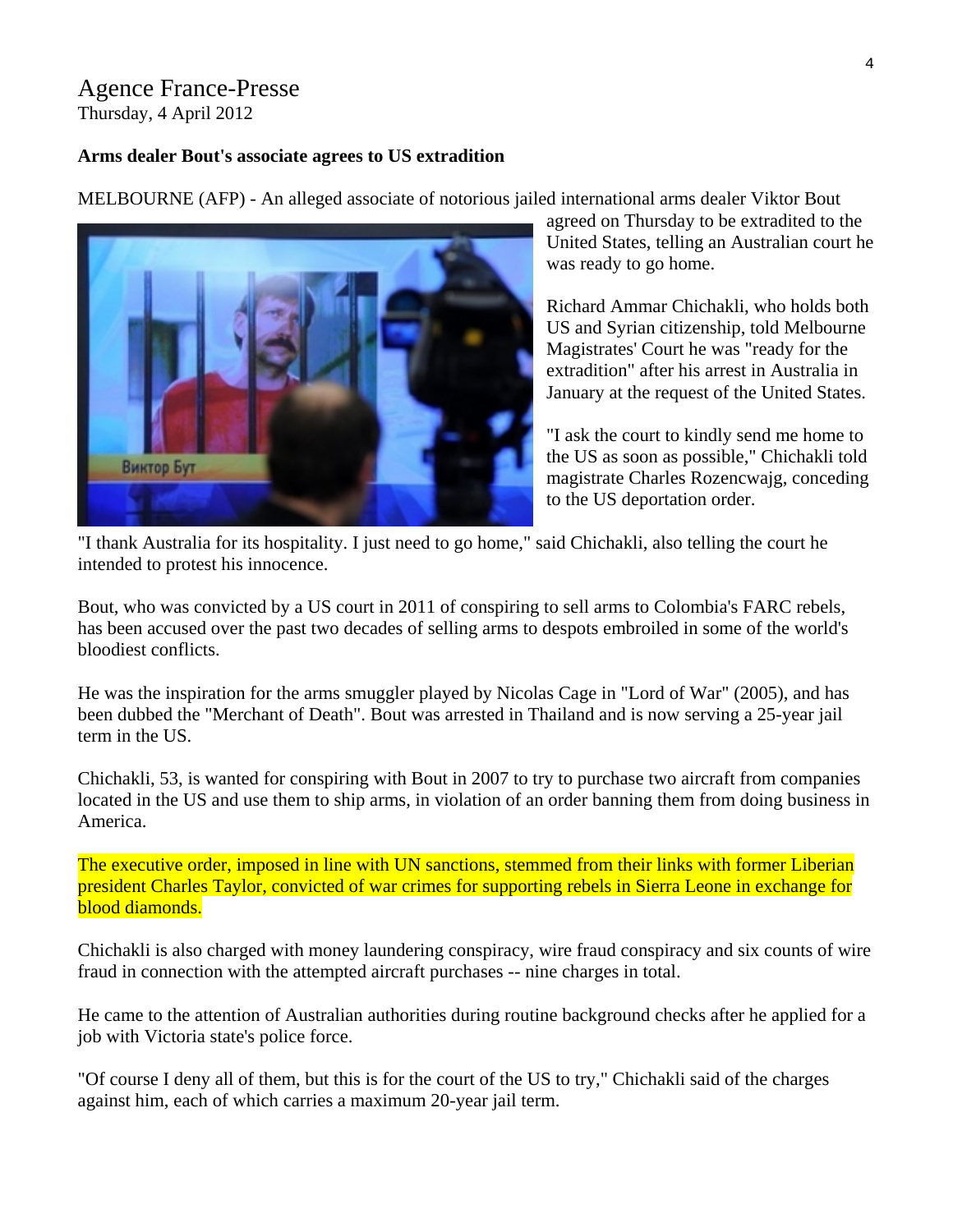## Human Rights Watch

Thursday, 4 April 2013 Press Release

#### **Côte d'Ivoire: Unrealized Promises for Impartial Justice: International Community Should Press for Improvements**

(Abidjan, April 4, 2013) – The Ivorian government has not yet delivered on its promises of impartial accountability for the serious international crimes from the 2010-2011 post-election crisis, Human Rights Watch said in a report released today. The government should step up support to judges and prosecutors handling these cases so that victims from both sides can finally see justice.

The 73-page report, "Turning Rhetoric Into Reality: Accountability for Serious International Crimes in Côte d'Ivoire," analyzes Côte d'Ivoire's uneven efforts to hold to account those responsible for serious international crimes committed following the November 2010 presidential election. Since his May 2011 inauguration, President Alassane Ouattara has repeatedly declared his commitment to bring all of those responsible to account, regardless of political affiliation or military rank. However, while prosecutors have charged more than 150 people with crimes committed during the post-election violence, none of those charged come from the pro-Ouattara forces.

"President Ouattara's expressed support for impartial justice rings hollow without more concrete action to bring justice for victims of crimes committed by pro-government forces," said Param-Preet Singh, senior international justice counsel at Human Rights Watch. "If Côte d'Ivoire is going to break from its dangerous legacy in which people close to the government are beyond the reach of the law, it needs credible prosecutions of those responsible for crimes on both sides of the post-election conflict."

Côte d'Ivoire's international partners – including the European Union, the United Nations, France, and the United States – should also increase diplomatic pressure and financial support for impartial accountability, Human Rights Watch said.

The report is based on research in Abidjan in September 2012 and follow-up interviews with government officials, lawyers, civil society members, UN representatives, diplomats, and officials from donor agencies.

Internationally recognized results proclaimed Ouattara the winner of the November 2010 election, but Laurent Gbagbo, his opponent, refused to step down as president. That caused a five-month crisis during which at least 3,000 people were killed and 150 women raped, with attacks often carried out along political, ethnic, and religious lines. In November 2011, Gbagbo was transferred to The Hague on a warrant from the International Criminal Court (ICC). He remains there in custody pending a determination of whether there is enough evidence to try him for four counts of crimes against humanity.

Cases involving serious international crimes can be sensitive, but the lack of justice can carry high costs. Chronic impunity has fed the repeated episodes of violence in Côte d'Ivoire over the last decade, with civilians paying the greatest price, Human Rights Watch said.

In June 2011, Ouattara created a National Commission of Inquiry, a Special Investigative Cell, and a Dialogue, Truth, and Reconciliation Commission to respond to the abuses committed during the post-election crisis. In August 2012, the National Commission of Inquiry released a summary of its report, which confirmed that serious crimes had been committed by pro-Gbagbo and pro-Ouattara forces, and recommended bringing those responsible for abuses to justice. These findings echoed a UN-mandated international commission of inquiry and reports by human rights groups.

Human Rights Watch called on the Special Investigative Cell, which is tasked with conducting judicial investigations of the post-election crimes, to use the National Commission of Inquiry's report to conduct a "mapping exercise." The exercise would essentially be an in-depth overview of the crimes committed by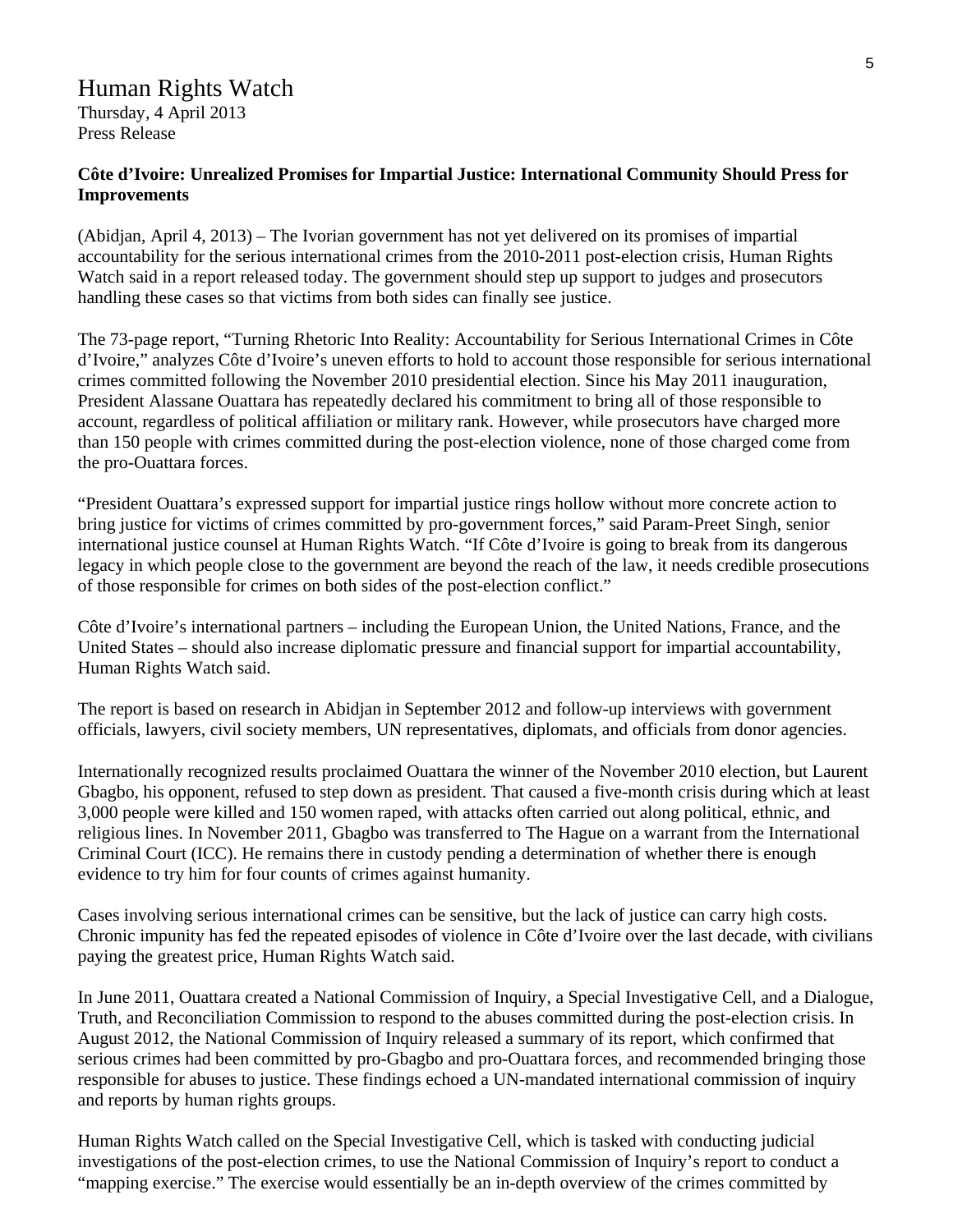region during the crisis, pinpointing individual suspects where possible. This would help the cell develop a strategy for selecting cases to investigate and prosecute, which it has not yet done.

Non-confidential portions of any "mapping exercise" and prosecutorial strategy should be shared with the public to help build confidence in the investigative unit's ability to execute its mandate independently and impartially. The Special Investigative Cell likely needs more staff if it is to succeed in bringing impartial prosecutions for serious international crimes, Human Rights Watch said.

Human Rights Watch found that many people accused of post-election crimes have sat in pretrial detention for almost two years, in violation of their internationally recognized fair trial rights, in part as a result of the need to enact long overdue legal reforms. The government should expedite efforts to reform the criminal procedure code so that defendants already in custody can be brought to trial without further delay and are guaranteed a right of appeal. Access to a lawyer should also be made mandatory at an earlier stage, as well as legal assistance for those who cannot afford a lawyer.

ICC states parties, the EU, and the United Nations notably have increasingly signaled their commitment to promote accountability before national courts to make complementarity – the principle under which the ICC only intervenes when national courts are unable or unwilling to do so – a reality. However, the Human Rights Watch report sets out evidence that key partners have only made limited efforts toward those ends in Côte d'Ivoire.

Côte d'Ivoire's international partners should learn from the mistakes made following the country's 2002-2003 armed conflict, Human Rights Watch said. After the earlier conflict, the country's international partners sat by silently while justice was sidelined and impunity took deeper root, helping set the stage for the devastating post-election crisis in 2010 and 2011.

"The lack of key reforms to provide needed support for investigations and prosecutions is holding back progress on accountability for serious international crimes in Côte d'Ivoire," Singh said. "Côte d'Ivoire's international partners should work with the government to provide assistance where needed, and use their diplomatic clout to reinforce the message that impunity is not an option."

The Ivorian government and international donors should also work together to support the independence of judges and prosecutors, and to provide protection and security for witnesses, judges, prosecutors, and defense lawyers involved in cases of serious international crimes. This is of critical importance to ensure fair and impartial justice for the key crimes of the recent past, and to strengthen the Ivorian justice system overall so it can function efficiently and fairly in the future, Human Rights Watch said.

Following requests by both the Gbagbo and Ouattara governments to investigate the violence in Côte d'Ivoire, the ICC opened an investigation in October 2011. The ICC has jurisdiction to try crimes committed in the country after September 19, 2002. The ICC has only publicly issued two arrest warrants, against Gbagbo and his wife, Simone, both charged with crimes against humanity. The Human Rights Watch report concluded, based on interviews with numerous Ivorian civil society activists, that the ICC's one-sided approach has legitimized the same approach by Ivorian judicial authorities and undermined perceptions of the ICC's impartiality. Côte d'Ivoire ratified the Rome Statute, the ICC's founding treaty, in February 2013, becoming the ICC's 122nd state party.

Simone Gbagbo remains in Ivorian custody facing domestic charges of genocide, among other crimes. The Ivorian government should comply with its obligations either to surrender her to the ICC or, as an alternative, submit a challenge to the admissibility of the case before the ICC because she is being tried for similar crimes domestically.

"The ICC should swiftly investigate crimes committed by those on the Ouattara side and, based on the evidence, seek arrest warrants," Singh said. "This is essential to restore the ICC's legitimacy in Côte d'Ivoire and to put pressure on the Ivorian authorities to deliver credible, impartial results."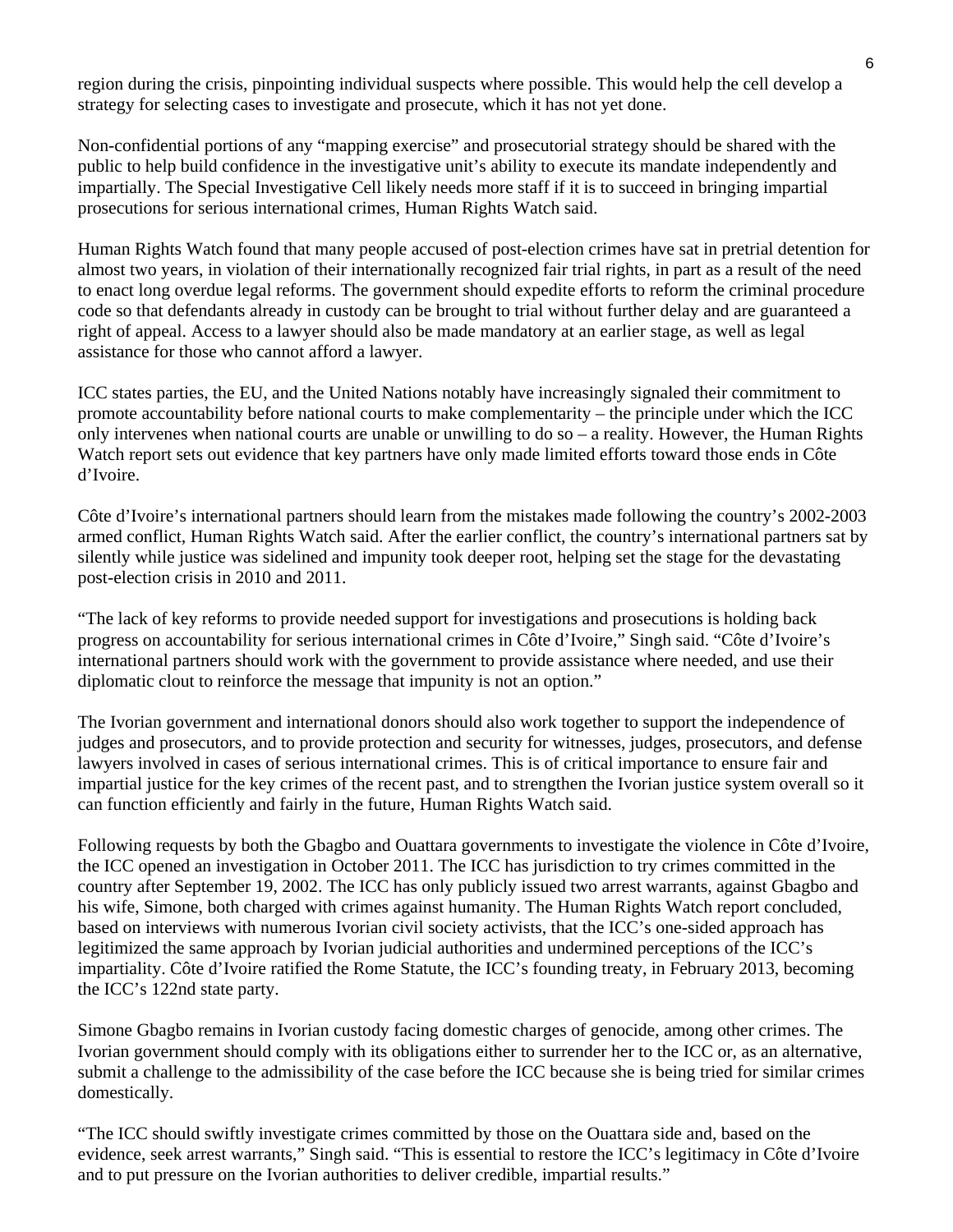Ghanaweb Wednesday, 3 April 2012 Opinion

#### **Ghana: End Impunity For Politicians Masterminding Widespread Violence**

#### By Kofi Thompson

One finds it hard to understand those very intelligent Africans, who give one the distinct impression that because in their view no African leader ought to appear before the International Criminal Court (ICC) which they regard as a tool of imperialism and neo-colonialism before which Western leaders never appear - somehow one ought to overlook the plight of the millions of fellow Africans, who are victims of the continent's cruel and murderous regimes.

Yet, one doubts very much that the victims of the cruel African leaders who cause unspeakable suffering in places like the eastern provinces of the Democratic Republic of Congo and Darfur in the west of Sudan, would hold demonstrations to protest against Africans writing opinion pieces, which call for those ultimately responsible for maiming and murdering them in eastern Democratic Republic of Congo and Darfur, to be sent to the ICC for their roles in what are indeed despicable crimes against humanity.

One also doubts that potential victims of any breakdown in law and order in Ghana, resulting from reaction by party foot-soldiers (from across the spectrum) to the outcome of the December 2012 presidential election petition brought before the Supreme Court by the presidential candidate of the New Patriotic Party (NPP), Nana Addo Danquah Akufo-Addo - challenging the declaration by the Electoral Commissioner of President Mahama as the winner - would condemn those in Ghana who insist that they will ensure that those politicians (from across the spectrum) bearing ultimate responsibility for such a breakdown in law and order in Ghana, are also brought before the ICC.

Surely, the millions of families whose lives could be turned upside down, were Ghana to descend into violence and chaos as a result of a breakdown in law and order, must have the assurance that there will be no impunity for those politicians whose actions and inaction lead to the creation of a hell on earth for them in their own country?

Should all such politicians in Ghana not eventually end up in the very same place that Liberia's heartless leader Charles Taylor was prosecuted and jailed for his crimes against humanity perpetrated in Sierra Leone, I ask?

Where in Africa, and who in the continent, will try cruel and ruthless African leaders like Sudan's Omar Bashir?

To ensure justice for ordinary Africans, including Ghanaians, we must encourage the ICC to act when the very politicians in Africa who are supposed to promote peace and stability and ensure our security, turn around to organise the maiming and murdering of their own people.

The time has come to end impunity for politicians masterminding widespread violence in Ghana and elsewhere in Africa - by having them indicted and prosecuted by the ICC.

Those who say they are in politics to serve ordinary people must never do anything that will end up destroying our homeland Ghana.

The period immediately after the Supreme Court of Ghana's presidential election petition verdict is announced, will be the perfect time to gather evidence for possible ICC prosecutions.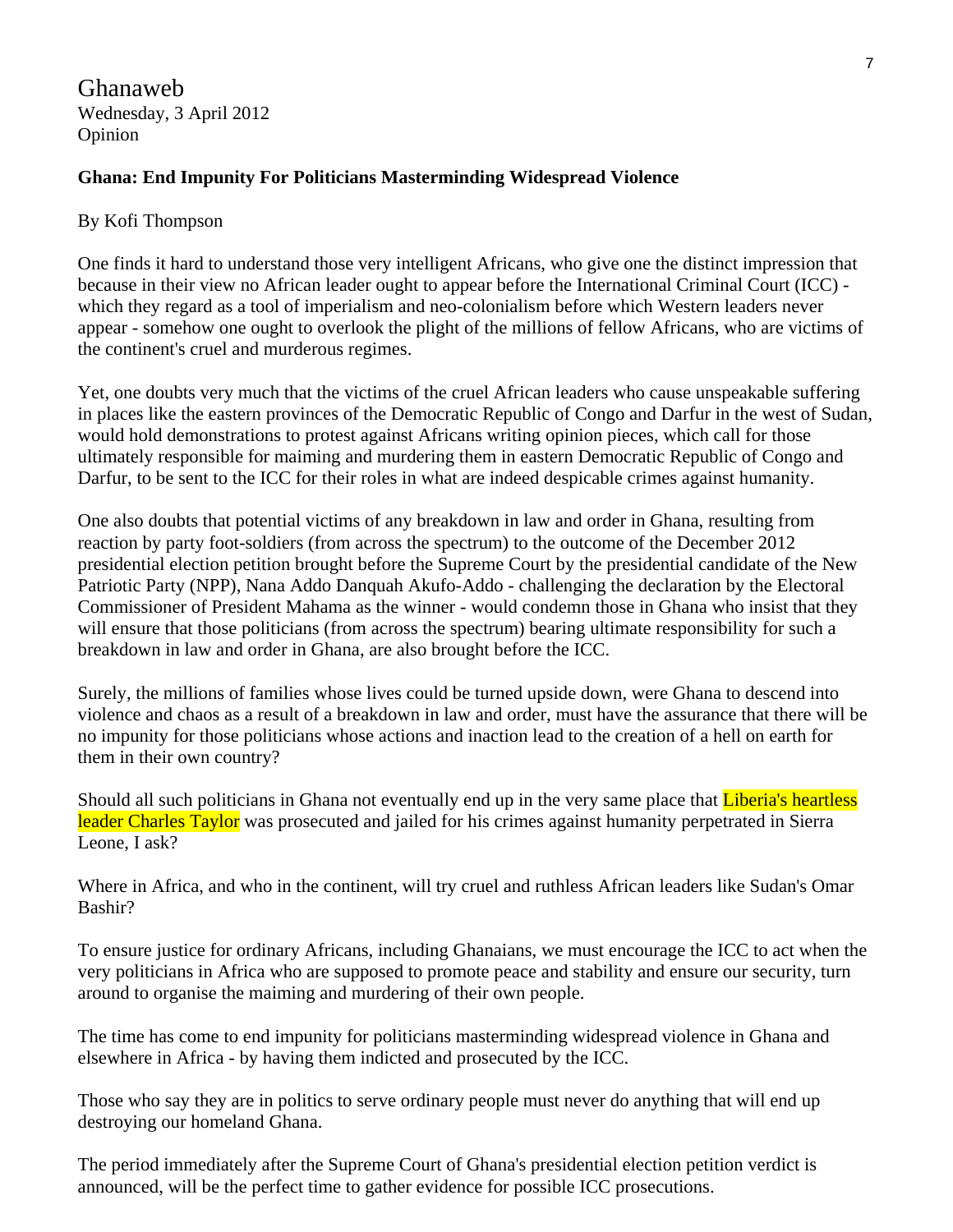#### **US War Crimes Rewards Program To Include Joseph Koney, 3 Others**

The US State Department has expanded its War Crimes Rewards Program (WCRP) under a recent legislation to include Joseph Kony of the Lord's Resistance Army (LRA) and three others, it was announced Wednesday.

Under this program, the State Department offers rewards of up to \$5 million for information leading to the arrest and conviction of Kony, his two deputies Okot Odhiambo and Dominic Ongwen, as well as Democratic Forces for the Liberation of Rwanda (FDLR) leader Sylvestre Mudacumura.

Notably, all the four men have been indicted by the International Criminal Court in the Hague. The nine fugitives who had earlier been indicted by the International Criminal Tribunal for Rwanda (ICTR) would also remain on the WCRP list.

They are Felicien Kabuga, Protais Mpiranya, Augustin Bizimana, Fulgence Kayishema, Pheneas Munyarugarama, Aloys Ndimbati, Ladislas Ntaganzwa, Charles Ryandikayo, and Charles Sikubwabo.

"We act so that there can be justice for the innocent men, women and children who have been subjected to mass murder, rape, amputation, enslavement and other atrocities," U.S. Ambassador-at-Large for Global Criminal Justice Stephen Rapp said as he announced the new bounties.

"With this program we also send a message to others who may perpetrate such crimes: 'There will be the means to bring you to account,'" Rapp added.

Under the previous version of the WCRP, rewards were limited to those indicted by specific tribunals: the Special Court for Sierra Leone, the International Criminal Tribunal for the Former Yugoslavia, and the ICTR. Incidentally, the US is not a member of the ICC, but maintains working relationship with the UNbacked court.

But under the revised program, the US State Department now offers rewards for information leading to the arrest, transfer, or conviction of designated foreign nationals accused of crimes against humanity, genocide, or war crimes by any international, mixed, or hybrid criminal tribunal.

According the State Department, designated individuals themselves are "ineligible to receive rewards, as are US and foreign government officials, including military and police, if the information is furnished while in the performance of official duties."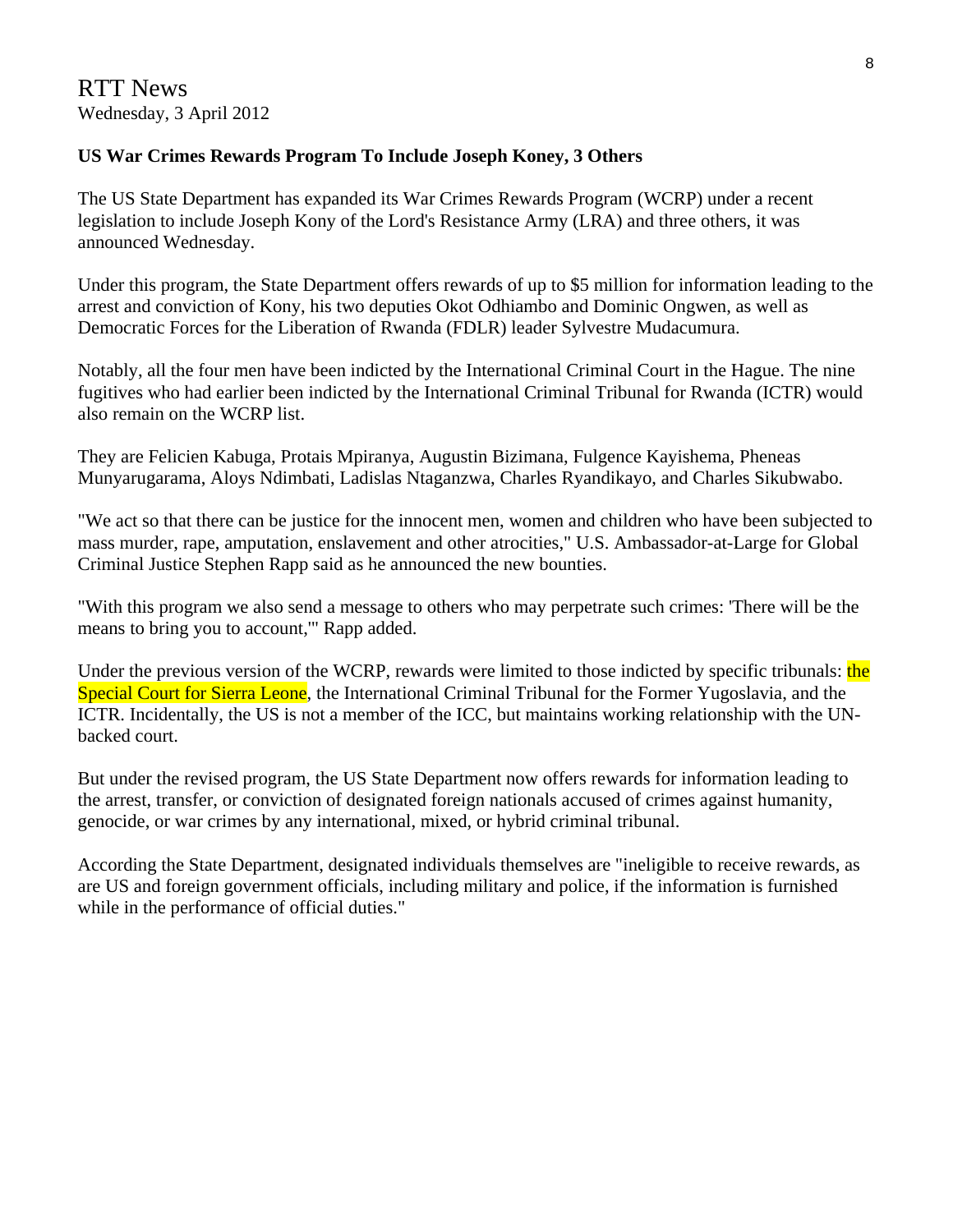### **U.S. Grows More Helpful to International Criminal Court, a Body It First Scorned**

#### By MARLISE SIMONS

THE HAGUE — When a fugitive African warlord, Gen. Bosco Ntaganda, gave himself up in March to the United States Embassy in Rwanda and asked to be sent to the International Criminal Court here, American diplomats publicized the episode and swiftly brokered the transfer.

Court officials were elated. "It was important that Washington was so upfront about cooperating," one official said on the condition of anonymity because he was not an authorized spokesman. "It was a great boost for the court."

On Wednesday, Washington is expected to further bolster the decade-old court, an institution that it initially tried to sink and still has no intention of joining.

As part of its Rewards for Justice program, the State Department plans to pay up to \$5 million for information leading to the arrests of fugitives in atrocity cases. It will issue a list of names that for the first time will include some of the court's most-wanted fugitives, Stephen J. Rapp, the United States ambassador for global criminal justice, said in an interview. The names will be broadcast on radio and appear on reward posters printed in the languages of the fugitives' countries, he said.

"The offer of rewards for I.C.C. fugitives will be the biggest step we've taken toward engagement and support" for the court, he said.

Under United States law, no money can be paid directly to the court. But a law adopted by Congress in January allows for payments to third parties for crucial information leading to fugitive arrests. Similar payments were offered to track down fugitives from the courts investigating atrocities in Rwanda and the former Yugoslavia.

"We have paid 14 rewards in the last three years," from \$75,000 to \$2 million, Mr. Rapp said.

Washington can also help the court in more discreet, indirect ways, by, for example, protecting crucial witnesses, sharing DNA data and providing forensic assistance, he said, declining to give details.

As the court has become better known and its approval rating has risen in American public opinion polls, the United States has replaced its outright hostility with a measure of cooperation.

Harold H. Koh, the State Department's legal adviser, speaking last November in the Netherlands, made a strong impact on his audience, including lawyers and diplomats, when he called the court "an important forum" for advancing United States national security and humanitarian interests. Global criminal justice "can help increase stability and thus decrease the need for more costly military interventions in the future," he said.

Florian Jessberger, who teaches international criminal justice at the University of Hamburg, described the I.C.C. as a global court that is "somewhere between a court of justice and politics," adding, "If the U.S. got involved without even being a member, it is to extend its influence for political reasons."

Courtenay Griffiths, the defense lawyer for former President Charles Taylor of Liberia, called the United States' shift in attitude toward the court a sea change.